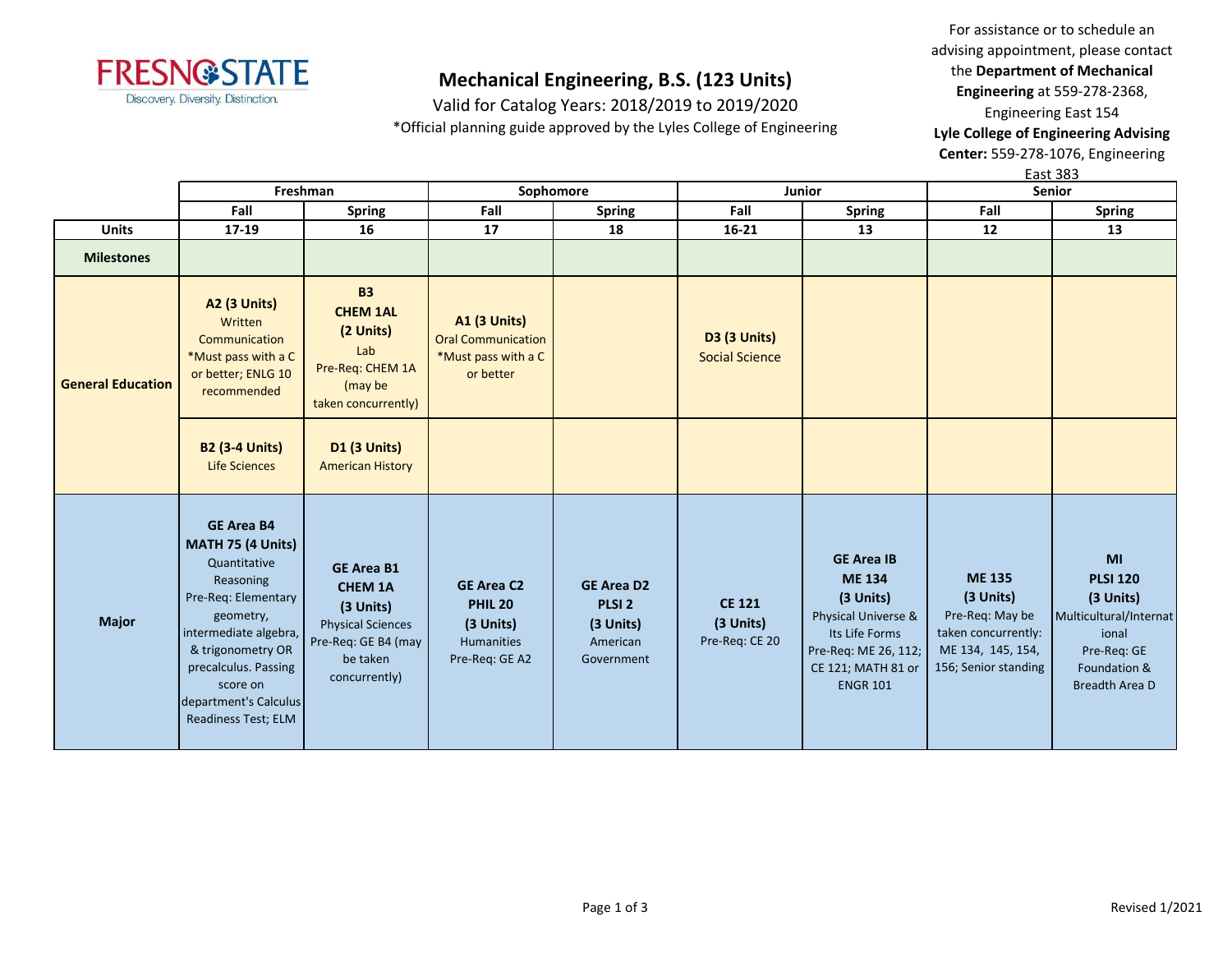

Valid for Catalog Years: 2018/2019 to 2019/2020 \*Official planning guide approved by the Lyles College of Engineering

For assistance or to schedule an advising appointment, please contact the **Department of Mechanical Engineering** at 559-278-2368, Engineering East 154 **Lyle College of Engineering Advising** 

**Center:** 559-278-1076, Engineering

|              |                                                                                                                                              |                                                                                |                                                                                                |                                                                                                                                      |                                                                                                    |                                                                                                                      |                                                                                              | <b>East 383</b>                                                                                         |  |  |
|--------------|----------------------------------------------------------------------------------------------------------------------------------------------|--------------------------------------------------------------------------------|------------------------------------------------------------------------------------------------|--------------------------------------------------------------------------------------------------------------------------------------|----------------------------------------------------------------------------------------------------|----------------------------------------------------------------------------------------------------------------------|----------------------------------------------------------------------------------------------|---------------------------------------------------------------------------------------------------------|--|--|
|              |                                                                                                                                              | Freshman                                                                       |                                                                                                | Sophomore                                                                                                                            |                                                                                                    | <b>Junior</b>                                                                                                        | Senior                                                                                       |                                                                                                         |  |  |
|              | Fall                                                                                                                                         | <b>Spring</b>                                                                  | Fall                                                                                           | <b>Spring</b>                                                                                                                        | Fall                                                                                               | <b>Spring</b>                                                                                                        | Fall                                                                                         | <b>Spring</b>                                                                                           |  |  |
| <b>Units</b> | 17-19                                                                                                                                        | 16                                                                             | 17                                                                                             | 18                                                                                                                                   | $16 - 21$                                                                                          | 13                                                                                                                   | 12                                                                                           | 13                                                                                                      |  |  |
|              | <b>ECE 70 (3 Units)</b><br><b>OR</b><br>CSCI 40 (4 Units)<br>Pre-Req: Must pass<br>ELM or complete<br>intermediate algebra<br>& trigonometry | <b>ME2</b><br>$(1$ Unit)<br>Pre-Req: MATH 75<br>(may be taken<br>concurrently) | <b>ME31</b><br>(3 Units)<br>Pre-Req: CHEM 1A;<br>MATH 75 (may be<br>taken concurrently)        | <b>CE 20</b><br>(3 Units)<br>Pre-Req: MATH 76;<br>PHYS <sub>4A</sub>                                                                 | <b>ME 112</b><br>(3 Units)<br>Pre-Req: CE 20; MATH<br>81 or ENGR 101                               | <b>ME 116</b><br>(3 Units)<br>Pre-Req: CE 20;<br>MATH 81 or ENGR<br>101; ME 112 (may<br>be taken<br>concurrently)    | <b>ME 145</b><br>(3 Units)<br>Pre-Req: ME 116,<br>136; ME 140 (may be<br>taken concurrently) | <b>ME 155</b><br>(3 Units)<br>Pre-Req: ME 135;<br><b>UDWS</b>                                           |  |  |
| <b>Major</b> | <b>ME 1 (1 Unit)</b>                                                                                                                         | PHYS 4A (3 Units)<br>Pre-Req: GE B4;<br>MATH 76 (may be<br>taken concurrently) | <b>ME 32 (1 Unit)</b><br>Pre-Req: ME 31;<br>MATH 75 (may be<br>taken concurrently)             | <b>ECE 91 (3 Units)</b><br>Pre-Req: PHYS 4B;<br>MATH 76<br>*No credit if taken<br>after ECE 90                                       | ME 115 (1 Unit)<br>Pre-Req: ECE 70 or<br>CSCI 40, 91, 91L                                          | <b>ME 118 (1 Unit)</b><br>Pre-Req: ENGR<br>105W or UDWE;<br>May be taken<br>concurrently: ME<br>115, 116             | <b>ME 154 (3 Units)</b><br>Pre-Req: ME 31; CE<br>121                                         | ME 159 (1 Unit)<br>Pre-Req: ME 118,<br>125, 145, 156 (may be<br>taken concurrently);<br>Senior standing |  |  |
|              | <b>ME 26</b><br>(3 Units)<br>Pre-Req: MATH 75<br>(may be taken<br>concurrently)                                                              | <b>PHYS 4AL</b><br>$(1$ Unit)<br>Co-Req: PHYS 4A                               | <b>MATH 77</b><br>(4 Units)<br>Pre-Req: MATH 76                                                | <b>ECE 91L</b><br>$(1$ Unit)<br>Pre-Req: ECE 91 (may<br>be taken<br>concurrently)                                                    | <b>ME 125</b><br>(3 Units)<br>Pre-Req: MATH 77<br>(may be taken<br>concurrently)                   | <b>ME 140</b><br>(3 Units)<br>Pre-Req: CE 121;<br>ECE 70 or CSCI 40;<br>May be taken<br>concurrently: ME<br>112, 116 | <b>Technical Area</b><br>(3 Units)<br>*See footnotes                                         | <b>ME 166</b><br>(3 Units)<br>Pre-Req: ME 135;<br><b>UDWS</b>                                           |  |  |
|              |                                                                                                                                              | <b>MATH 76</b><br>(4 Units)<br>Pre-Req: MATH 75 or<br><b>MATH 75A &amp; B</b>  | PHYS <sub>4B</sub><br>(3 Units)<br>Pre-Req: PHYS 4A;<br>MATH 77 (may be<br>taken concurrently) | <b>MATH 81</b><br>(3 Units)<br>Pre-Req: MATH 77<br>*With faculty advisor<br>approval, ENGR 101<br>may be taken instead<br>of MATH 81 | <b>ME 136</b><br>(3 Units)<br>Pre-Req: CHEM 1A;<br>PHYS 4A; MATH 77;<br>upper division<br>standing | <b>ME 156</b><br>(3 Units)<br>Pre-Req: ME 136                                                                        |                                                                                              | <b>Technical Area</b><br>(3 Units)<br>*See footnotes                                                    |  |  |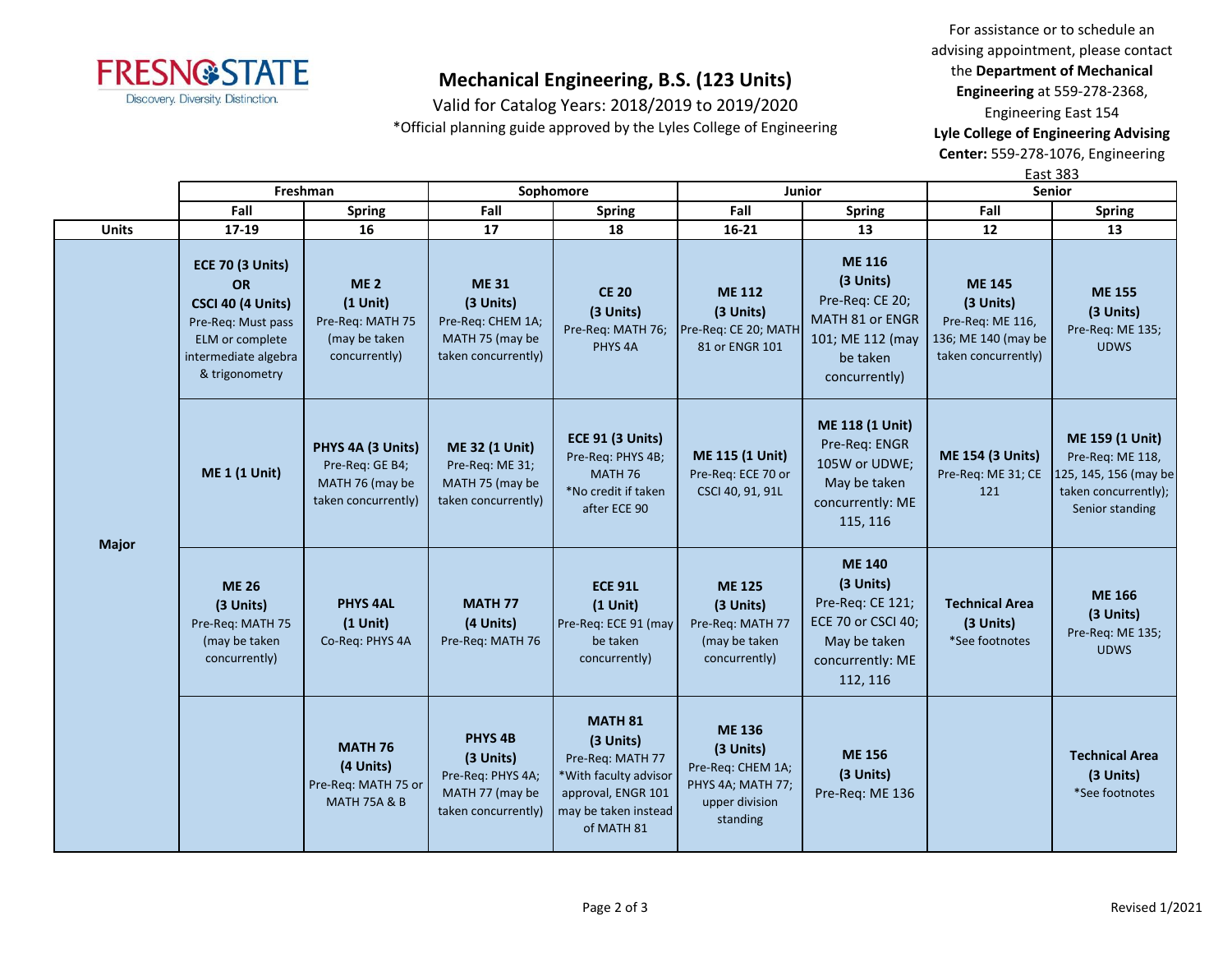

Valid for Catalog Years: 2018/2019 to 2019/2020 \*Official planning guide approved by the Lyles College of Engineering

For assistance or to schedule an advising appointment, please contact the **Department of Mechanical Engineering** at 559-278-2368, Engineering East 154 **Lyle College of Engineering Advising** 

**Center:** 559-278-1076, Engineering East 383

|                                                        | Freshman |               |      | Sophomore                                                                                                                                                                         | Junior                                                                                                                  |               | <u>cust sos</u><br>Senior |        |
|--------------------------------------------------------|----------|---------------|------|-----------------------------------------------------------------------------------------------------------------------------------------------------------------------------------|-------------------------------------------------------------------------------------------------------------------------|---------------|---------------------------|--------|
|                                                        | Fall     | <b>Spring</b> | Fall | <b>Spring</b>                                                                                                                                                                     | Fall                                                                                                                    | <b>Spring</b> | Fall                      | Spring |
| <b>Units</b>                                           | $17-19$  | 16            | 17   | 18                                                                                                                                                                                | $16 - 21$                                                                                                               | 13            | 12                        | 13     |
| <b>Major</b>                                           |          |               |      | <b>ME95</b><br>(2 Units)<br>Pre-Req: ME 26, 31;<br>May be taken<br>concurrently: ME 2,<br>32; MATH 75<br>PHYS <sub>4C</sub><br>(3 Units)<br>[Pre-Req: PHYS 4B;<br><b>MATH 77]</b> |                                                                                                                         |               |                           |        |
| <b>Additional</b><br>Graduation<br><b>Requirements</b> |          |               |      |                                                                                                                                                                                   | <b>UDWS (0-4 Units)</b><br>*Upper Division<br><b>Writing Exam</b><br>OR "W" Course (must<br>pass with a C or<br>better) |               |                           |        |

### **FOOTNOTES:**

**Prerequisites/Corequisites:** Other restrictions may apply. Please see your course catalog for detailed prerequisite/corequisite requirements.

Grade Requirements: Courses in mathematics, the physical sciences, or engineering taken CR/NC are not counted toward fulfillment of degree requirements in Mechanical Engineering.

**Technical Area (6 units):** Select a minimum of 3 units from Group A (ME 122, 137, 142, 144, 146, 162, or 164). A maximum of 3 units in Group B (ME 180, 190, 191T; ECE 121, 121L, 155) may be substituted for a course in Group A with faculty advisor's approval.

Upper Division Writing Skills requirement (UDWS): All undergraduate students must demonstrate competency in writing skills by passing the Upper Division Writing Exam (UDWE) or by obtaining a C or better in an approved upper division writing course, identified by the letter "W."

Substitutions: If substitutions/exceptions/waivers are made for any major courses that also meet GE and/or the Multicultural/International graduation requirement, the student is responsible for completing additional courses to satisfy the respective areas (GE and/or MI). This also includes the upperdivision writing requirement.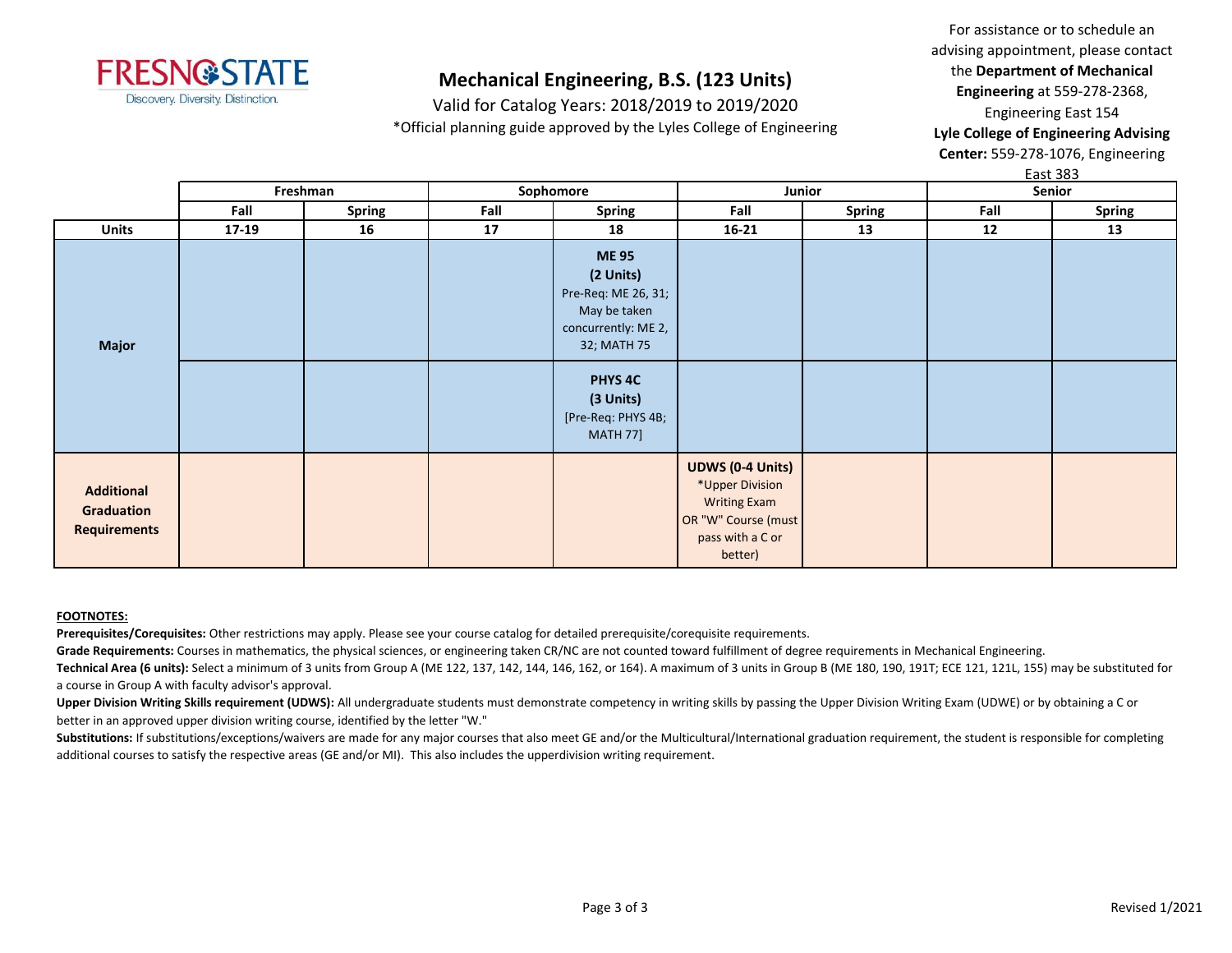

Valid for Catalog Years: 2016/2017 to 2017/2018 \*Official planning guide approved by the Lyles College of Engineering

For assistance or to schedule an advising appointment, please contact the **Department of Mechanical Engineering** at 559-278-2368, Engineering East 154 **Lyle College of Engineering Advising Center:**  559-278-1076, Engineering East 383

|                             | Freshman                                                                                                                                                                                                                                         |                                                                                                                                      | Sophomore                                                                             |                                                                                                       |                                                                   | <b>Junior</b>                                                                                                                                | <b>Senior</b>                                                                                                  |                                                                                                                                    |
|-----------------------------|--------------------------------------------------------------------------------------------------------------------------------------------------------------------------------------------------------------------------------------------------|--------------------------------------------------------------------------------------------------------------------------------------|---------------------------------------------------------------------------------------|-------------------------------------------------------------------------------------------------------|-------------------------------------------------------------------|----------------------------------------------------------------------------------------------------------------------------------------------|----------------------------------------------------------------------------------------------------------------|------------------------------------------------------------------------------------------------------------------------------------|
|                             | Fall                                                                                                                                                                                                                                             | <b>Spring</b>                                                                                                                        | Fall                                                                                  | <b>Spring</b>                                                                                         | Fall                                                              | <b>Spring</b>                                                                                                                                | Fall                                                                                                           | <b>Spring</b>                                                                                                                      |
| <b>Units</b>                | 17-19                                                                                                                                                                                                                                            | 16                                                                                                                                   | 17                                                                                    | 18                                                                                                    | $16 - 21$                                                         | 13                                                                                                                                           | 12                                                                                                             | 13                                                                                                                                 |
| General<br><b>Education</b> | A2 (3 Units)<br>Written<br>Communication<br>*Must pass with a C or<br>better; ENLG 10<br>recommended                                                                                                                                             | <b>B3</b><br>CHEM 1AL (2<br>Units)<br>Lab<br>Pre-Req: CHEM 1A<br>(may be<br>taken concurrently)                                      | <b>A1 (3 Units)</b><br><b>Oral Communication</b><br>*Must pass with a C or<br>better  |                                                                                                       | <b>D3 (3 Units)</b><br><b>Social Science</b>                      |                                                                                                                                              |                                                                                                                |                                                                                                                                    |
|                             | <b>B2 (3-4 Units)</b><br>Life Sciences                                                                                                                                                                                                           | D1 (3 Units)<br><b>American History</b>                                                                                              |                                                                                       |                                                                                                       |                                                                   |                                                                                                                                              |                                                                                                                |                                                                                                                                    |
| <b>Major</b>                | <b>GE Area B4</b><br>MATH 75 (4 Units)<br>Quantitative<br>Reasoning<br>Pre-Req: Elementary<br>geometry,<br>intermediate algebra,<br>& trigonometry OR<br>precalculus. Passing<br>score on department's<br><b>Calculus Readiness</b><br>Test; ELM | <b>GE Area B1</b><br>(3)<br><b>CHEM 1A</b><br>Units)<br><b>Physical Sciences</b><br>Pre-Req: GE B4 (may<br>be taken<br>concurrently) | <b>GE Area C2</b><br>PHIL 20 (3 Units)<br>Humanities<br>Pre-Req: GE A2                | <b>GE Area D2</b><br>PLSI 2 (3 Units)<br>American Government                                          | <b>CE 121 (3 Units)</b><br>Pre-Req: CE 20                         | <b>GE Area IB</b><br><b>ME 134 (3 Units)</b><br>Physical Universe &<br>Its Life Forms<br>Pre-Req: ME 26, 112; CE 121;<br>MATH 81 or ENGR 101 | <b>ME 135 (3 Units)</b><br>Pre-Req: May be taken<br>concurrently: ME 134,<br>145, 154, 156; Senior<br>standing | <b>GE Area MI</b><br><b>PLSI 120 (3 Units)</b><br>Multicultural/International<br>Pre-Req: GE Foundation &<br><b>Breadth Area D</b> |
|                             | ECE 70 (3 Units) OR<br>CSCI 40 (4 Units)<br>Pre-Req: Must pass<br>ELM or complete<br>intermediate algebra<br>& trigonometry                                                                                                                      | <b>ME 2 (1 Unit)</b><br>Pre-Req: MATH 75<br>(may be taken<br>concurrently)                                                           | <b>ME 31 (3 Units)</b><br>Pre-Reg: CHEM 1A; MATH<br>75 (may be taken<br>concurrently) | <b>CE 20 (3 Units)</b><br>Pre-Req: MATH 76;<br>PHYS <sub>4A</sub>                                     | <b>ME 112 (3 Units)</b><br>Pre-Req: CE 20; MATH<br>81 or ENGR 101 | <b>ME 116 (3 Units)</b><br>Pre-Req: CE 20; MATH 81 or<br>ENGR 101; ME 112 (may be<br>taken concurrently)                                     | <b>ME 145 (3 Units)</b><br>Pre-Reg: ME 116, 136;<br>ME 140 (may be taken<br>concurrently)                      | <b>ME 155 (3 Units)</b><br>Pre-Req: ME 135; UDWS                                                                                   |
|                             | <b>ME 1 (1 Unit)</b>                                                                                                                                                                                                                             | PHYS 4A (3 Units)<br>Pre-Req: GE B4;<br>MATH 76 (may be<br>taken concurrently)                                                       | <b>ME 32 (1 Unit)</b><br>Pre-Req: ME 31; MATH 75<br>(may be taken<br>concurrently)    | <b>ECE 91 (3 Units)</b><br>Pre-Req: PHYS 4B;<br><b>MATH 76</b><br>*No credit if taken<br>after ECE 90 | ME 115 (1 Unit)<br>Pre-Req: ECE 70 or<br>CSCI 40, 91, 91L         | ME 118 (1 Unit)<br>Pre-Req: ENGR 105W or<br>UDWE; May be taken<br>concurrently: ME 115, 116                                                  | <b>ME 154 (3 Units)</b><br>Pre-Req: ME 31; CE 121                                                              | ME 159 (1 Unit)<br>Pre-Req: ME 118, 125, 145,<br>156 (may be taken<br>concurrently); Senior standing                               |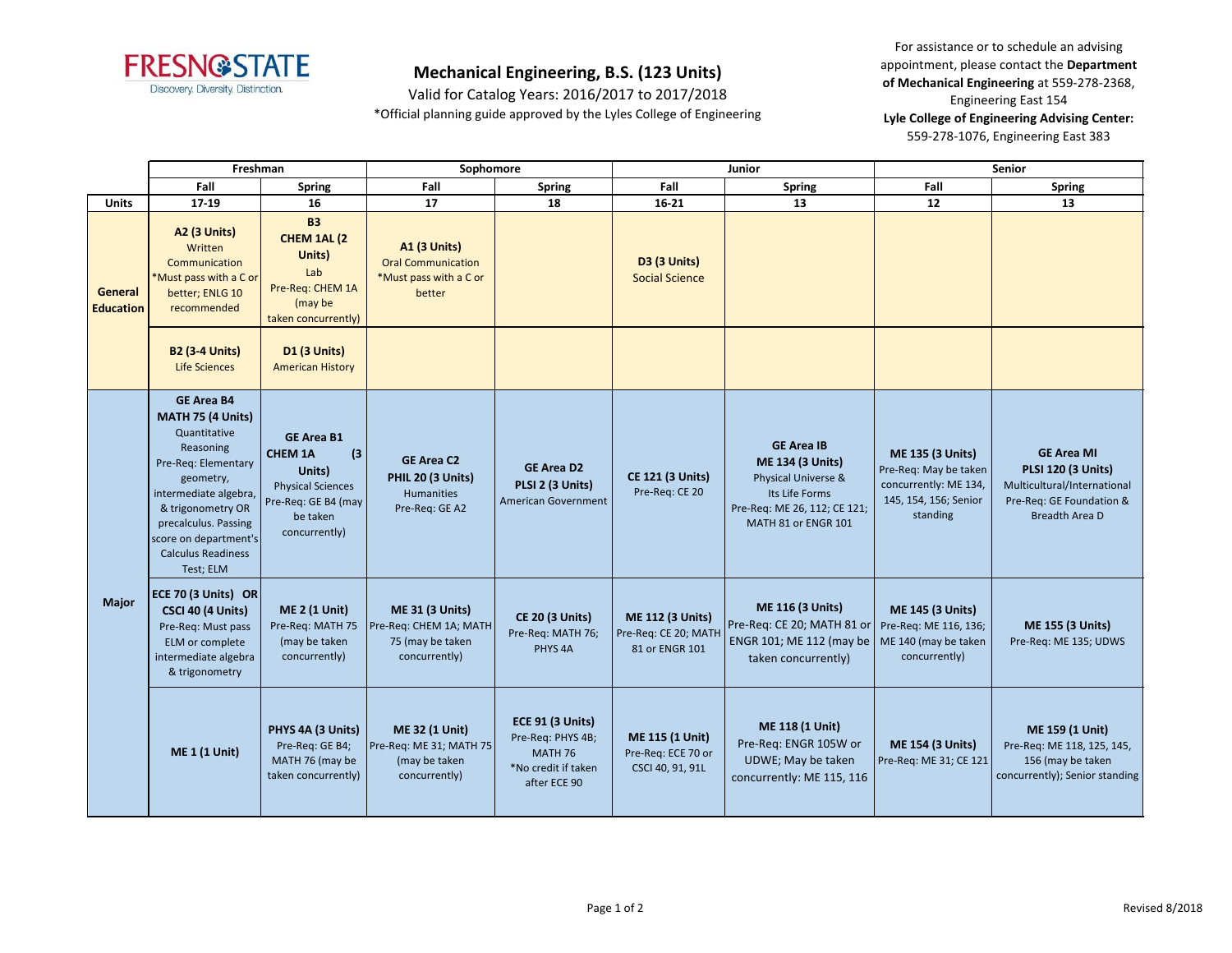

Valid for Catalog Years: 2016/2017 to 2017/2018 \*Official planning guide approved by the Lyles College of Engineering

For assistance or to schedule an advising appointment, please contact the **Department of Mechanical Engineering** at 559-278-2368, Engineering East 154 **Lyle College of Engineering Advising Center:**  559-278-1076, Engineering East 383

|                  | Freshman                                                                     |                                                                     | Sophomore                                                                         |                                                                                                                            |                                                                                                                         | Junior                                                                                                      | Senior                                               |                                                   |  |
|------------------|------------------------------------------------------------------------------|---------------------------------------------------------------------|-----------------------------------------------------------------------------------|----------------------------------------------------------------------------------------------------------------------------|-------------------------------------------------------------------------------------------------------------------------|-------------------------------------------------------------------------------------------------------------|------------------------------------------------------|---------------------------------------------------|--|
|                  | Fall                                                                         | <b>Spring</b>                                                       | Fall                                                                              | <b>Spring</b>                                                                                                              | Fall                                                                                                                    | Spring                                                                                                      | Fall                                                 | <b>Spring</b>                                     |  |
| <b>Units</b>     | 17-19                                                                        | 16                                                                  | 17                                                                                | 18                                                                                                                         | $16 - 21$                                                                                                               | 13                                                                                                          | 12                                                   | 13                                                |  |
|                  | <b>ME 26 (3 Units)</b><br>Pre-Req: MATH 75<br>(may be taken<br>concurrently) | PHYS 4AL (1 Unit)<br>Co-Req: PHYS 4A                                | MATH 77 (4 Units)<br>Pre-Req: MATH 76                                             | <b>ECE 91L (1 Unit)</b><br>Pre-Req: ECE 91 (may<br>be taken concurrently)                                                  | <b>ME 125 (3 Units)</b><br>Pre-Req: MATH 77<br>(may be taken<br>concurrently)                                           | <b>ME 140 (3 Units)</b><br>Pre-Req: CE 121; ECE 70 or<br>CSCI 40; May be taken<br>concurrently: ME 112, 116 | <b>Technical Area</b><br>(3 Units)<br>*See footnotes | ME 166 (3 Units)<br>Pre-Req: ME 135; UDWS         |  |
| Major            |                                                                              | MATH 76 (4 Units)<br>Pre-Req: MATH 75 or<br><b>MATH 75A &amp; B</b> | PHYS 4B (3 Units) Pre-<br>Req: PHYS 4A; MATH 77<br>(may be taken<br>concurrently) | MATH 81 (3 Units)<br>Pre-Req: MATH 77<br>*With faculty advisor<br>approval, ENGR 101<br>may be taken instead<br>of MATH 81 | ME 136 (3 Units)<br>Pre-Req: CHEM 1A;<br>PHYS 4A; MATH 77;<br>upper division<br>standing                                | <b>ME 156 (3 Units)</b><br>Pre-Req: ME 136                                                                  |                                                      | <b>Technical Area (3 Units)</b><br>*See footnotes |  |
|                  |                                                                              |                                                                     |                                                                                   | <b>ME 95 (2 Units)</b><br>Pre-Req: ME 26, 31;<br>May be taken<br>concurrently: ME 2, 32;<br>MATH 75                        |                                                                                                                         |                                                                                                             |                                                      |                                                   |  |
|                  |                                                                              |                                                                     |                                                                                   | PHYS 4C (3 Units)<br>[Pre-Req: PHYS 4B;<br><b>MATH 77]</b>                                                                 |                                                                                                                         |                                                                                                             |                                                      |                                                   |  |
| <b>Electives</b> |                                                                              |                                                                     |                                                                                   |                                                                                                                            | <b>UDWS (0-4 Units)</b><br>*Upper Division<br><b>Writing Exam</b><br>OR "W" Course (must<br>pass with a C or<br>better) |                                                                                                             |                                                      |                                                   |  |

### **FOOTNOTES:**

**Prerequisites/Corequisites:** Other restrictions may apply. Please see your course catalog for detailed prerequisite/corequisite requirements.

Grade Requirements: Courses in mathematics, the physical sciences, or engineering taken CR/NC are not counted toward fulfillment of degree requirements in Mechanical Engineering.

Technical Area (6 units): Select a minimum of 3 units from Group A (ME 122, 137, 142, 144, 146, 162, or 164). A maximum of 3 units in Group B (ME 180, 190, 191T; ECE 121, 121L, 155) may be substituted for a course in Group A with faculty advisor's approval.

Upper Division Writing Skills requirement (UDWS): All undergraduate students must demonstrate competency in writing skills by passing the Upper Division Writing Exam (UDWE) or by obtaining a C or better in an approved upper division writing course, identified by the letter "W."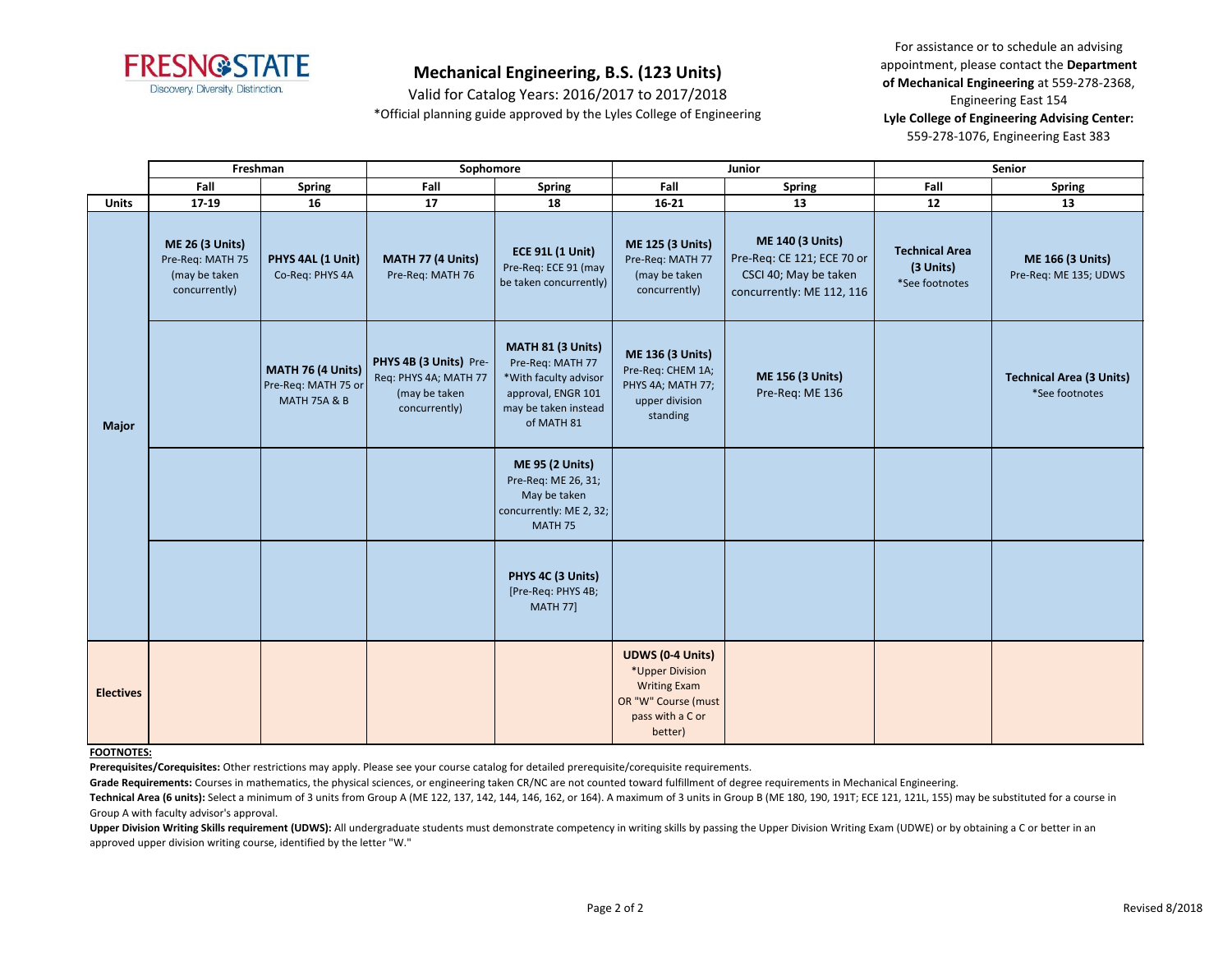

## **Mechanical Engineering, B.S. (129 Units)**

Valid for Catalog Years: 2008/2009 to 2015/2016 \*Official planning guide approved by the Lyles College of Engineering

For assistance or to schedule an advising appointment, please contact the Department of **Mechanical Engineering** at 559-278-2368, Engineering East 154 Lyle College of Engineering Advising Center: 559-278-1076, Engineering East 383

|                             | Freshman                                                                                                                                                                                                                                            |                                                                                                                                    | Sophomore                                                                                                      |                                                                                    |                                                         | <b>Junior</b>                                                                                                                                  | Senior                                                                                                          |                                                                                                                                      |
|-----------------------------|-----------------------------------------------------------------------------------------------------------------------------------------------------------------------------------------------------------------------------------------------------|------------------------------------------------------------------------------------------------------------------------------------|----------------------------------------------------------------------------------------------------------------|------------------------------------------------------------------------------------|---------------------------------------------------------|------------------------------------------------------------------------------------------------------------------------------------------------|-----------------------------------------------------------------------------------------------------------------|--------------------------------------------------------------------------------------------------------------------------------------|
|                             | Fall                                                                                                                                                                                                                                                | <b>Spring</b>                                                                                                                      | Fall                                                                                                           | <b>Spring</b>                                                                      | Fall                                                    | Spring                                                                                                                                         | Fall                                                                                                            | <b>Spring</b>                                                                                                                        |
| Units                       | $17 - 18$                                                                                                                                                                                                                                           | 16                                                                                                                                 | 17                                                                                                             | 18                                                                                 | $16 - 21$                                               | 16                                                                                                                                             | 15                                                                                                              | 13                                                                                                                                   |
| General<br><b>Education</b> | A2 (3 Units)<br><b>Written Communication</b><br>*Must pass with a C or<br>better; ENLG 10<br>recommended                                                                                                                                            | <b>B3</b><br><b>CHEM 1AL (2 Units)</b><br>Lab<br>[Pre-Req: CHEM 1A<br>(may be<br>taken concurrently)]                              | <b>A1 (3 Units)</b><br><b>Oral Communication</b><br>*Must pass with a C or<br>better                           |                                                                                    | <b>C1 (3-4 Units)</b><br>Arts                           |                                                                                                                                                | D3 (3 Units)<br><b>Social Science</b>                                                                           |                                                                                                                                      |
|                             | <b>B2 (3-4 Units)</b><br>Life Sciences                                                                                                                                                                                                              | <b>D1 (3 Units)</b><br><b>American History</b>                                                                                     |                                                                                                                |                                                                                    |                                                         |                                                                                                                                                |                                                                                                                 |                                                                                                                                      |
| Major                       | <b>GE Area B4</b><br>MATH 75 (4 Units)<br><b>Quantitative Reasoning</b><br>[Pre-Req: Elementary<br>geometry, intermediate<br>algebra, & trigonometry<br>OR precalculus. Passing<br>score on department's<br><b>Calculus Readiness Test;</b><br>ELM] | <b>GE Area B1</b><br><b>CHEM 1A</b><br>(3 Units)<br><b>Physical Sciences</b><br>[Pre-Req: GE B4 (may<br>be taken<br>concurrently)] | <b>GE Area C2</b><br>PHIL 20 (3 Units)<br><b>Humanities</b><br>[Pre-Req: GE A2]                                | <b>GE Area D2</b><br>PLSI 2 (3 Units)<br><b>American Government</b>                | <b>CE 121 (3 Units)</b><br>[Pre-Req: CE 20]             | <b>GE Area IB</b><br><b>ME 134 (3 Units)</b><br>Physical Universe &<br>Its Life Forms<br>[Pre-Req: ME 26, 112; CE 121;<br>MATH 81 or ENGR 101] | <b>ME 135 (3 Units)</b><br>[Pre-Req: May be taken<br>concurrently: ME 134,<br>145, 154, 156; Senior<br>standing | <b>GE Area MI</b><br><b>PLSI 120 (3 Units)</b><br>Multicultural/International<br>[Pre-Req: GE Foundation &<br><b>Breadth Area Dl</b> |
|                             | <b>ECE 71 (3 Units)</b><br>[Pre-Req: MATH 75<br>(may be taken<br>concurrently)]                                                                                                                                                                     | <b>ME 2 (1 Unit)</b><br>[Pre-Req: MATH 75<br>(may be taken<br>concurrently)]                                                       | <b>ME 31 (3 Units)</b><br>[Pre-Req: CHEM 1A; MATH<br>75 (may be taken<br>concurrently)]                        | <b>CE 20 (3 Units)</b><br>[Pre-Reg: MATH 76; PHYS] [Pre-Reg: CE 20; MATH<br>$4A$ ] | <b>ME 112 (3 Units)</b><br>81 or ENGR 101]              | <b>GE Area IC</b><br><b>PHIL 120 (3 Units)</b><br><b>Arts &amp; Humanities</b><br>[Pre-Req: GE Foundation &<br>Breadth Area C]                 | <b>ME 145 (3 Units)</b><br>[Pre-Req: ME 116, 136;<br>ME 140 (may be taken<br>concurrently)]                     | <b>ME 155 (3 Units)</b><br>[Pre-Req: ME 135; UDWS]                                                                                   |
|                             | <b>ME 1 (1 Unit)</b>                                                                                                                                                                                                                                | PHYS 4A (3 Units)<br>[Pre-Req: GE B4;<br>MATH 76 (may be<br>taken concurrently)]                                                   | <b>ME 32 (1 Unit)</b><br>[Pre-Req: ME 31; MATH 75   [Pre-Req: PHYS 4B; MATH<br>(may be taken<br>concurrently)] | <b>ECE 91 (3 Units)</b><br>76]<br>*No credit if taken<br>after ECE 90              | <b>ME 115 (1 Unit)</b><br>[Pre-Req: ECE 71, 91,<br>91L] | <b>ME 116 (3 Units)</b><br>[Pre-Req: CE 20; MATH 81 or<br>ENGR 101; ME 112 (may be<br>taken concurrently)]                                     | <b>ME 154 (3 Units)</b><br>[Pre-Req: ME 31; CE 121]                                                             | ME 159 (1 Unit)<br>[Pre-Req: ME 118, 125, 145, 156<br>(may be taken concurrently);<br>Senior standing]                               |